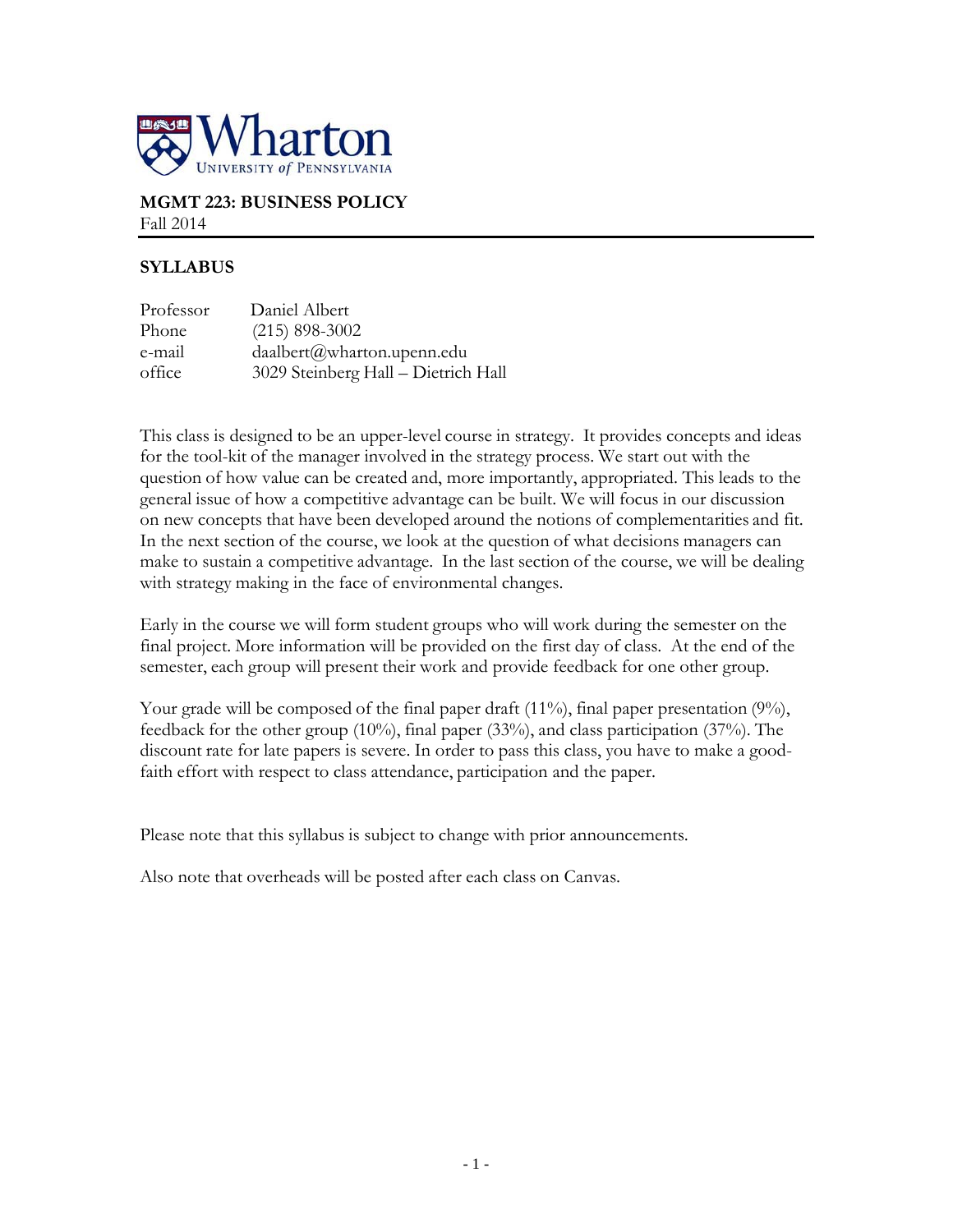# **A short note on proper citations**

To most of you this will be probably self-evident, but I want to make sure that we all understand: Copying paragraphs from sources (magazine, newspaper articles, analyst reports etc.) without properly citing them is a SERIOUS offense! Properly citing means: if you copy word-by-word, you have to mark this by enclosing the copied text with quotation marks " " and citing the source. Even if you don't copy word-by-word, but you take someone else's idea, you have to indicate in a citation the source of that idea. This citation has to follow directly the idea (attach a footnote or an endnote). At the end of the paper, you should then list all sources that you have cited in the text.

Let me re-iterate: Non-proper citing is a very serious academic offense that in other courses has led professors to fail students and bring these students to the attention of the academic review board of the University. I think all of us want to avoid any such incident – and it is really easy to avoid such problems. Simply be careful in your papers that you attribute ideas/frameworks etc. that you use to their respective sources.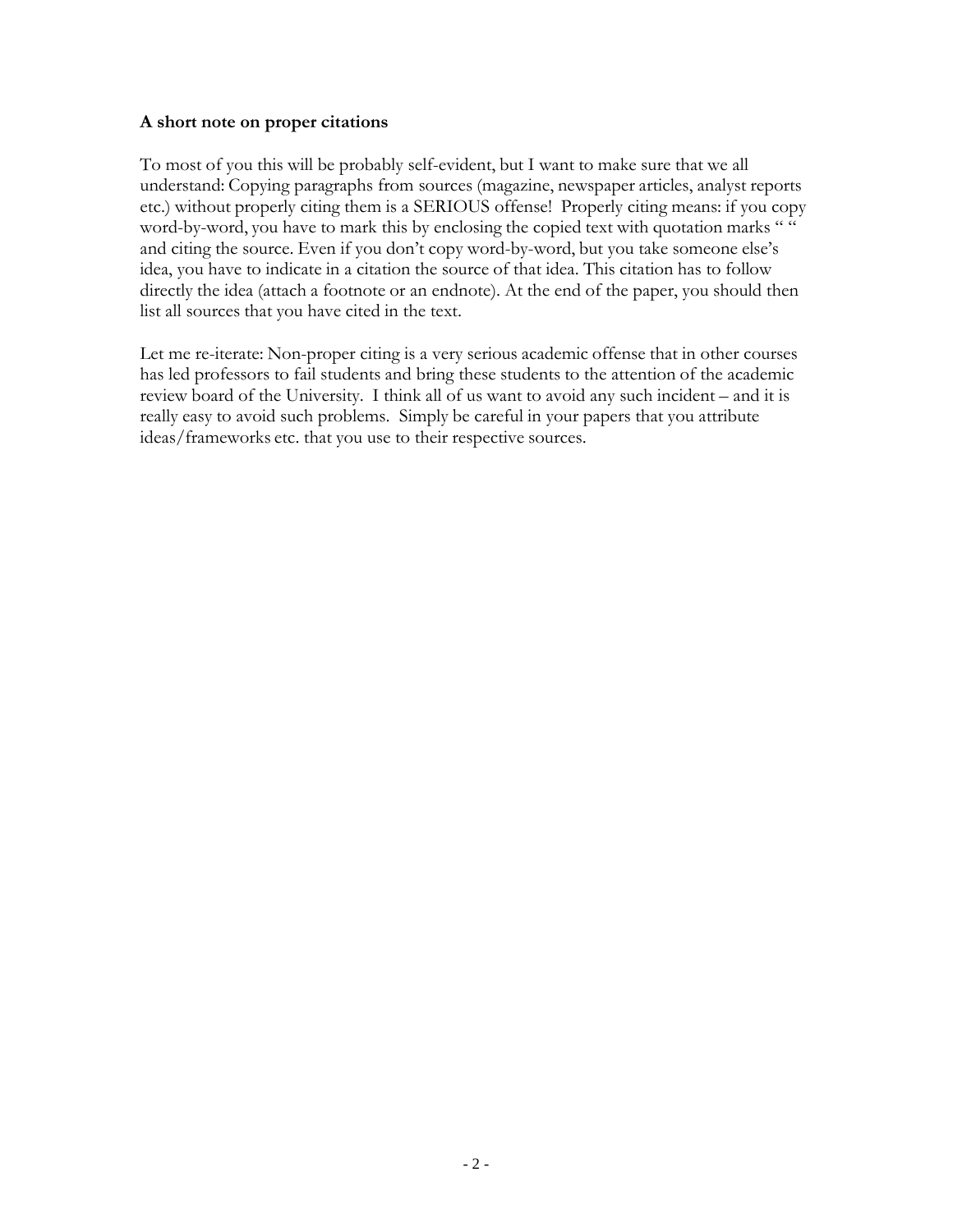# **I. PREVIEWS**

### **8/28 Session 1: Course Logistics, What is Strategy? Five-Force Analysis**

- Mintzberg, Henry, and James A. Waters. 1985. "Of Strategies, Deliberate and Emergent." *Strategic Management Journal* 6: 257–272.
- Porter, Michael E. 2008. "The Five Competitive Forces that Shape Strategy." *Harvard Business Review*, January, pp. 79-93.

# **9/2 Session 2: Preview Case**

*Case*: Intel Corporation: 1968-1997, 9-797-137

*Complete Team Sign-Up by 5pm on 9/3 Via Canvas*

# **II. VALUE CREATION, APPROPRIATION,AND FIT**

### **9/4 Session 3: Complementors**

Brandenburger, Adam M., and Barry J. Nalebuff. 1996. Co-opetition pp. 11–34.

*Case*: Power Play (A): Nintendo in 8-bit Video Games, 9-795-102

# **9/9 Session 4: Value Creation, Value Appropriation**

Brandenburger, Adam, and Harborne Stuart. 1996. "Value-Based Business Strategy." *Journal of Economics and Management Strategy* 5 (1): 5–24.

### **9/11 Session 5: Positioning and Tradeoffs**

Porter, Michael E. 1996. "What is Strategy?" *Harvard Business Review* (November-December): 3–11 (up to Section IV).

*Case*: Harnischfeger Industries: Portal Cranes, 9-391-130

*Paper Topic Proposal Due at the Beginning of Class 9/11*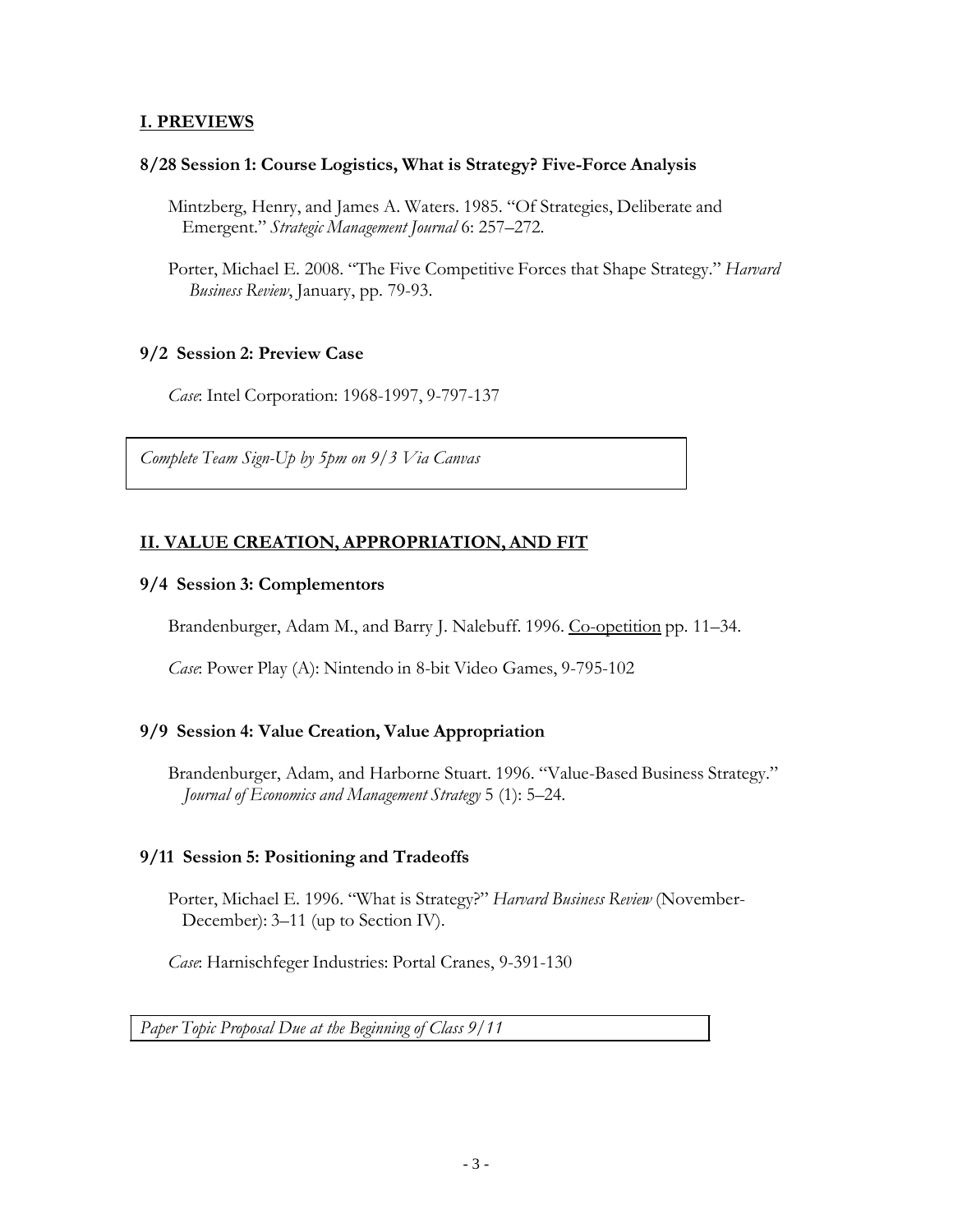#### **9/16 Session 6: Complementarities and Fit**

- Porter, Michael E. 1996. "What is Strategy?" *Harvard Business Review* (November-December): 11–20 (Sections IV-V).
- Milgrom, Paul, and John Roberts. 1992. Economics, Organization, and Management Chapter 4, pp. 108–116.
- Milgrom, Paul, and John Roberts. 1995. "Complementarities and Fit: Strategy, Structure, and Organizational Change in Manufacturing." *Journal of Accounting and Economics* 19: 179–208.
- Siggelkow, Nicolaj. 2002. "Evolution toward Fit." *Administrative Science Quarterly*, 47: 125- 159.
- optional: Porter, Michael E. and Nicolaj Siggelkow. 2008. "Contextuality within Activity Systems and Sustainability of Competitive Advantage." *Academy of Management Perspectives*, 22 (2), pp. 34-56.
- optional: Collis, David J. and Michael G. Rukstad. 2008. "Can You Say What Your Strategy Is?" *Harvard Business Review*, April, pp. 82-90.

*Please turn in a copy of Lincoln's activity system at the beginning of class*

#### **9/18 Session 7: Positioning Applied: Low Cost**

*Case*: Airborne Express (A), 9-798-070

# **9/23 Time for Research: No Class**

#### **9/25 Session 8: Positioning Applied: Differentiator**

*Case*: Husky Injection Molding Systems, 9-799-157

#### **9/30 Session 9: Positioning Applied**

*Case*: eHarmony, 9-709-424

#### **10/2 Session 10: Positioning Applied**

*Case:* LEGO (A): The Crisis, N9-73-478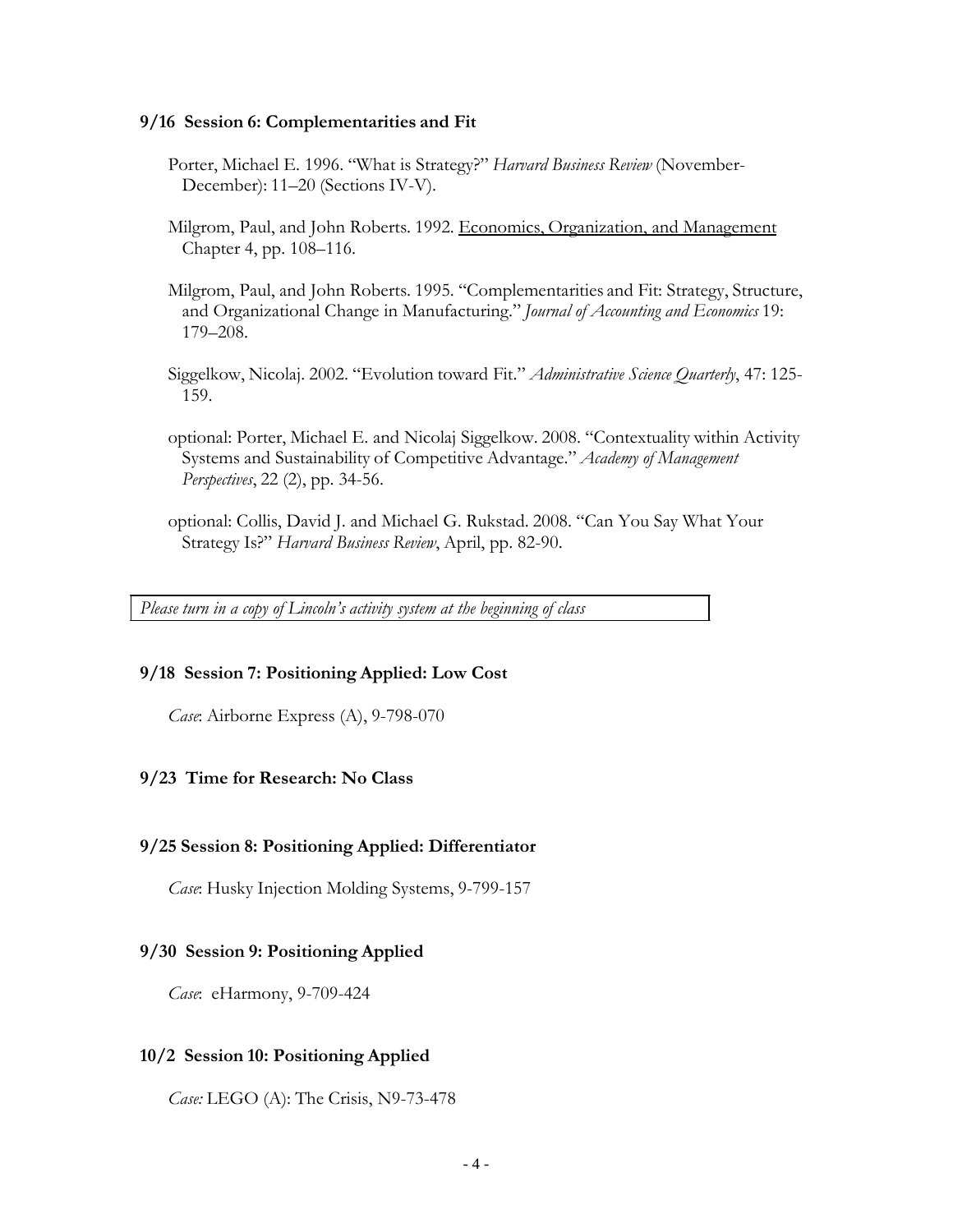#### **10/7 Session 11: Corporate Strategy**

Ghemawat, Pankjaj and Jan Rivkin. 2010. "Choosing Corporate Scope," Strategy and the Business Landscape (3rd ed.), Ch. 6, pp. 123 – 147.

*Case*: The Walt Disney Company: The Entertainment King, 9-701-035

### **10/9 Fall Break: No Class**

#### **10/14 Session 12: Student group meetings**

**10/16 Session 13: Student group meetings**

### **III. SUSTAINABILITY OF A COMPETITIVE ADVANTAGE**

### **10/21 Session 14: The Decision to Commit to Large Irreversible Investments**

*Case*: Du Pont's Titanium Dioxide Business (A), 9-390-112

#### **10/23 Session 15: Sustainability**

Ghemawat, Pankaj. 1991. Commitment Chapter 5: pp. 81–103.

Ghemawat, Pankaj, and Patricio del Sol. 1998. "Commitment versus Flexibility?" *California Management Review* (Summer): 26–42.

#### **10/28 Session 16: Competitor Reactions 1**

*Case*: Bitter Competition: HSC vs. Nutrasweet (A): 9-794-079

#### **10/30 Session 17: Competitor Reactions 2**

*Case*: Cola Wars Continue: Coke and Pepsi in 2010: 9-711-462

#### **11/4 Session 18: Managerial Decision Making**

Kahneman, Daniel, Dan Lovallo, and Olivier Sibony. 2011. "Before You Make that Big Decision." Harvard Business Review (June): 51–60.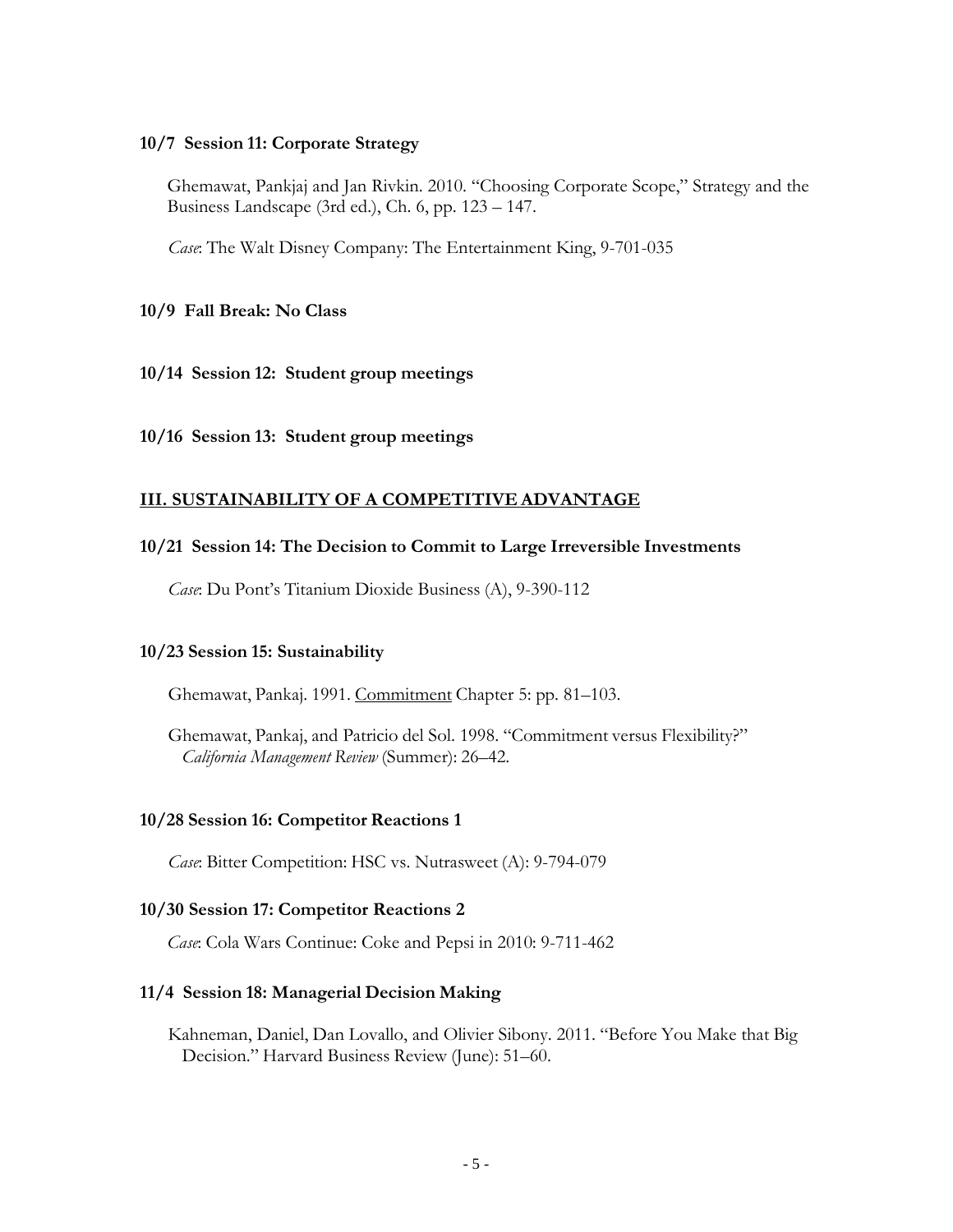### **11/6 Session 19: Strategic Inflection Points, Increasing Returns**

Grove, Andrew S. 1996. Only the Paranoid Survive. pp. 27–35.

Arthur, Brian W. 1996. "Increasing Returns and the New World of Business." *Harvard Business Review* (July-August): 101–109.

*Paper Draft Due by noon 11/6*

# **11/11 Session 20: Information Asymmetry and Entry**

*Case*: Honda (A): 9-384-049

# **11/13 Session 21: Barriers to Change**

*Case*: *will be distributed in previous class*

# **11/18 Session 22: Architectural, Disruptive Change, Change in the Presence of Fit**

Bower, Joseph L., and Clayton Christensen. 1994. "Disruptive Technologies: Catching the Wave." *Harvard Business Review*, January-February: 43–53.

Henderson, Rebecca M. and Kim B. Clark. 1990. "Architectural Innovation: The Reconfiguration of Existing Product Technologies and the Failure of Established Firms." *Administrative Science Quarterly* 35: 9–30.

Siggelkow, Nicolaj. 2001. "Change in the Presence of Fit: The Rise, the Fall, and the Renaissance of Liz Claiborne." *Academy of Management Journal*, 44, pp. 838-857.

optional: Sosa, Manuel, Steven D. Eppinger, and Craig M. Rowles. 2007. "Are Your Engineers Talking to One Another When They Should?" *Harvard Business Review*, November, pp. 133-142.

optional: Christensen, Clayton M. 1997. The Innovator's Dilemma pp. 3–28.

*Paper Feedback Due by Beginning of Class 11/18*